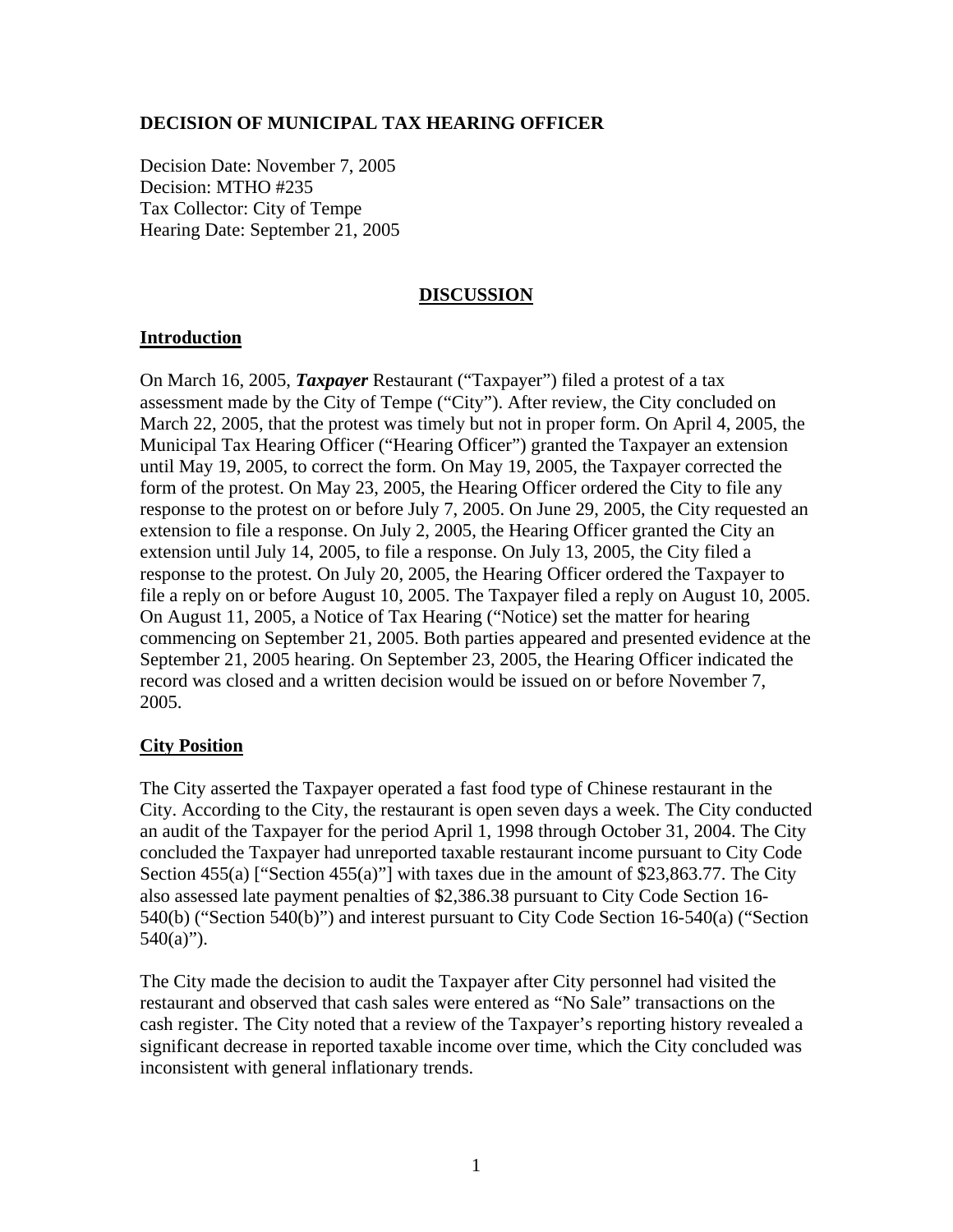After review of the Taxpayer's operations and records, the City concluded the Taxpayer's internal controls were not adequate to ensure that all cash sales were included in gross income. The deficiencies included the following:

- Although the restaurant has a cash register, cash sales are not recorded in the register; instead, the "No Sale" key is used.
- No reconciliation of reported cash sales to cash guest checks is performed.
- No reconciliation of reported cash sales or cash guest checks to cash in the register drawer is performed.
- Cash sales are not deposited intact; no reconciliation of reported cash sales to bank deposits is performed.
- Daily or regular bank deposits are not made; time logs of a month or more between cash deposits were noted.
- No recognition in the accounting records is given to purchases or expenses paid with cash.

The City asserted the only record maintained by the Taxpayer which provides a minimum control is the pre-numbered guest check. According to the City, all of the Taxpayer's food sales are manually recorded on pre-numbered guest checks by the order taker at the restaurant. Each of the guest checks has a duplicate copy which is provided to the food preparer. The City indicated the pre-ordered guest checks were the source of the income totals reported on the Taxpayer's privilege tax returns. The City asserted that if a properly used guest check is not included in the tabulation, the taxable revenues would be understated with no other controls to detect the omission. As a result, the City proposed an audit approach that would verify that all guest checks were included in the Taxpayer's sales summaries. The City discussed the approach with the Taxpayer's representative at the time, who agreed with the audit approach. The city determined that 5,820 (over 50 percent) out of a total population of 10,759 pre-numbered guest checks used during the sample months were not included in the Taxpayer's reported taxable sales. Based on the nature of the restaurant and the City's observations of the restaurant, the City concluded the cash sales appeared to be unreasonably low compared to total sales. After review of bank deposits for the audit period, the City concluded there was no apparent correlation between bank deposits and reported income.

Based on a review of financial statements of the Taxpayer for calendar years 2002 and 2003, the City determined the Taxpayer's cost of food as a percentage of total sales ranged from 45 percent to 47.1 percent. The City concluded the percentage was unnecessarily high considering the nature of the restaurant. Based on information obtained from the Arizona Department of Liquor License and Controls ("ADLLC"), the expected ranges for the cost of food for restaurants were as follows:

- ∗ Fast Food 20% 28%
- ∗ Sit down restaurant 24% 31%
- ∗ Forward Restaurant 30% 40%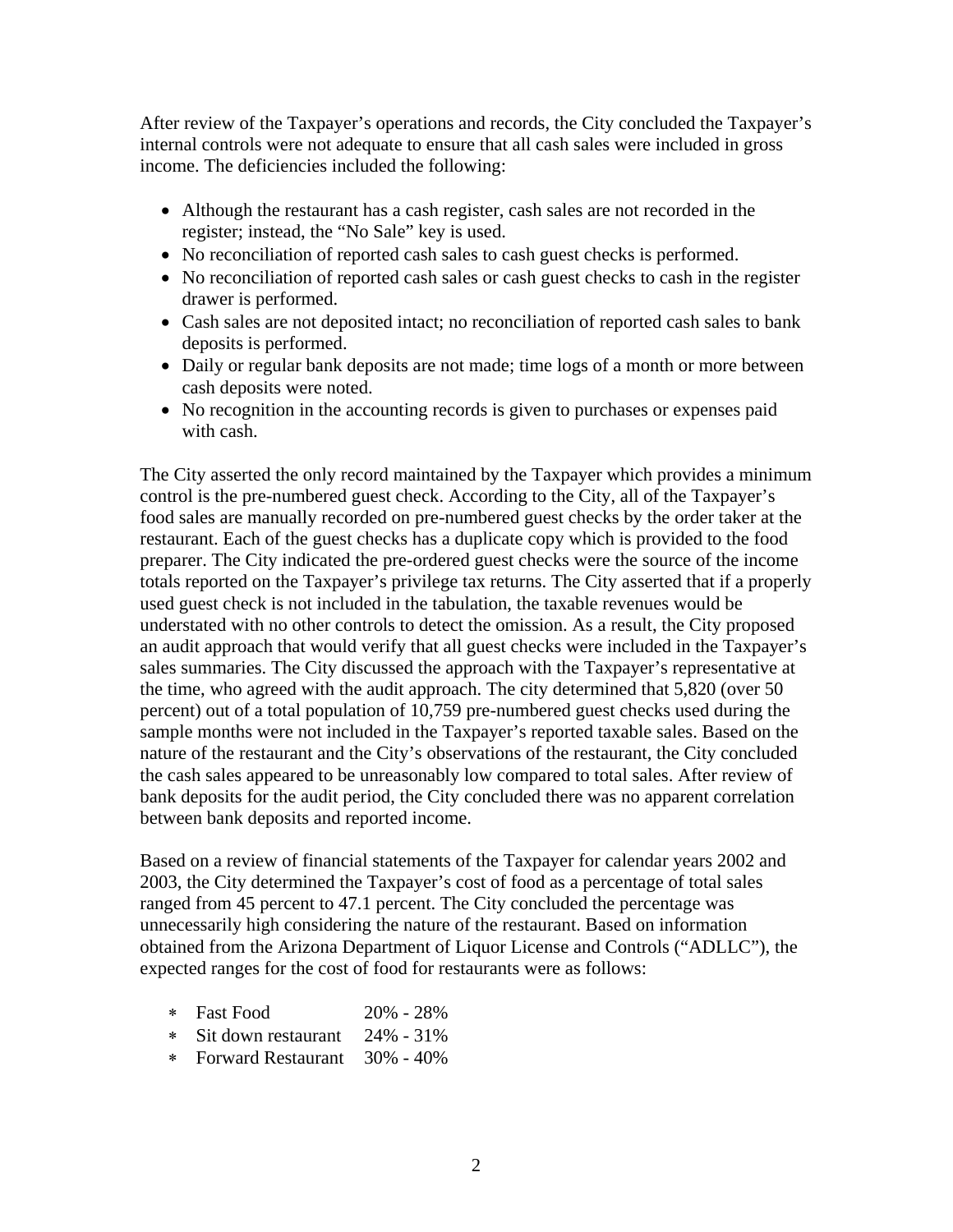The City noted that the Taxpayers cost of food percentages are substantially higher than all the ranges. The City also noted that when the sales are adjusted for the audit results the Taxpayer's cost of food percentages fall within the middle of the expected ranges for sit down restaurants (approximately 26.5 percent.)

The City inducted the Taxpayer was given an opportunity to provide either the missing guest checks or an explanation of the 5,820 missing guest checks. While the Taxpayer provided explanations, the City concluded the explanations were insufficient to explain the large volume of missing guest checks.

Based on all the above, the City asserted the Taxpayer's records were not adequate to support the gross income reported on the privilege tax returns. The City noted that City Code Section 553(e) ("Section 553") authorizes the City to utilize estimates when the Taxpayer fails to maintain or provide suitable books and records. The City indicates that City Code Section 545(b) ("Section 545") provides that any estimate made by the City must be made on a reasonable basis. Section 545 also provides that the Taxpayer must prove the estimate is not reasonable and correct. The City noted the Taxpayer's authorized representative agreed to the City's sampling approach. The City utilized the number of missing guest checks versus the number of guest checks provided to determine an error rate. Prior to determining the error rate, the City reduced the number of missing guest checks by ten percent as an allowance for lost or unusable checks. The resulting error rate (98 percent) was applied to reported revenues in each period. Because these amounts represented unreported cash sales, the City reduced the revenue amounts by 25 percent because the cash sales on guest checks provided were 25 percent less than credit card sales. The City's estimate increased taxable revenues by 73.5 percent.

The City argued that the Taxpayer has provided no evidence to demonstrate that the City's estimate is not reasonable. While the Taxpayer's new CPA, retained after completion of the audit, indicated he had observed the actual number of individuals who purchased meals was substantially lower than the City's estimate, the City asserted that no documentation was provided to support this contention. As part of the audit process, the City had offered the Taxpayer the alternative of an on-site observation. According to the City, the Taxpayer refused the alternative method.

The City determined during the audit process that food was consumed by employees of the Taxpayer. As a result, the City assessed use tax in the amount of \$577.08 for the cost of food consumed pursuant to City Code Section 16-610 (b)(5) ("Section 610(b)(5)").

The normal statute of limitations to assess additional taxes is four years from the date a tax return is filed. However, the City asserted that City Code Section 550(a)(2) ("Section  $540(a)(2)$ ") provides for an extension of the statue of limitations to six years when a taxpayer underreports taxable income in excess of twenty-five percent. The City argued that the Taxpayer had underreported taxable income by 73.5 percent which allows the statute of limitations to extend to six years.

The City assessed late payment penalties totaling \$2386.38 pursuant to City Code Section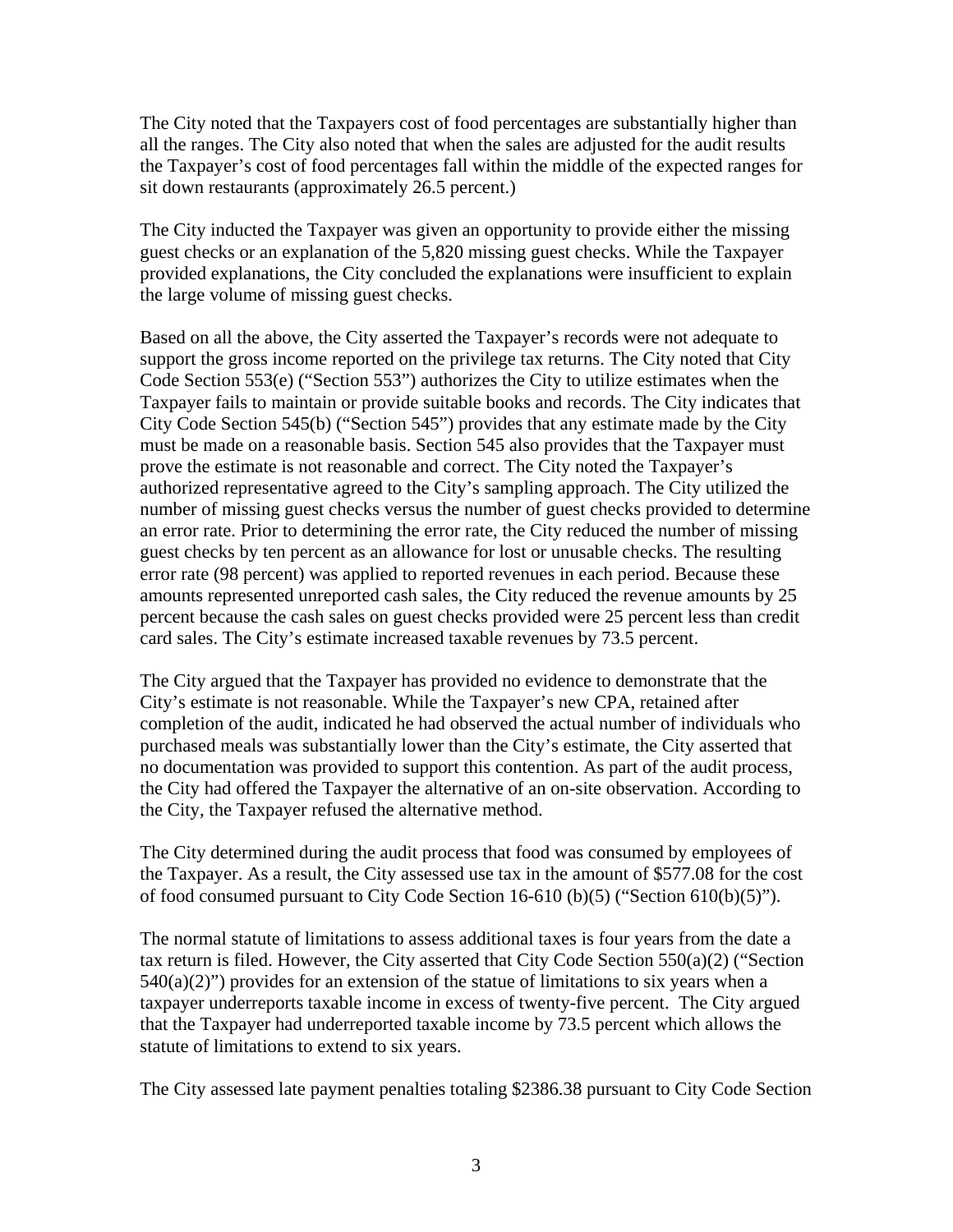16-540 (b)(2)("Section 540(b)(2)"). The City asserted that the Taxpayer charges sales tax on all sales. As a result, the City argued it was appropriate to assess penalties on the additional tax assessment.

## **Taxpayer Position**

The Taxpayer indicated it operate a "fast food" type of restaurant specializing in Chinese food. The Taxpayer commenced operations at its current location in October of 1992 with seven to eight tables for customers. Depending on the requirements of the business, the Taxpayer indicated it employs between three and six full-time employees. The Taxpayer asserted that all daily accounting was done manually through the utilization of guest checks.

The Taxpayer argued that the audit approach used by the City was inappropriate under the circumstances. The Taxpayer asserted the City's reliance on the "missing" guest checks was inaccurate. According to the Taxpayer, there are a number of factors why guest checks are missing or not in sequential order such as: mistakes happen and the guest check is voided; a customer cancels an order after the guest check is already filled out; guest checks become unusable because drinks and/or sauces are spilled on them; some guest checks are stolen or taken by mistake; and, other restaurant owners have requested guest checks. The Taxpayer argued that there is not a statute or regulation in the City Code that requires a Taxpayer to use sequentially numbered guest checks as a part of their record-keeping system. In addition, the Taxpayer argued there is no requirement that a taxpayer that purchases and uses generic guest checks to maintain records to account for each and every guest check. The Taxpayer asserted that City Code Section 16-350 (Section 350) only requires the taxpayer "to keep and preserve suitable records and other books and accounts as may be necessary to determine the amount of tax for which he is liable". According to the Taxpayer, they have met that requirement. The Taxpayer argued that the City cannot assess taxes based upon speculation. The Taxpayer noted that the City may pursuant to Section 350(b), direct a specific taxpayer to keep specific books or records but it is limited to "future reporting periods"; and only if such record-keeping is necessary because the Taxpayer had inadequate books and records. The Taxpayer argued that it produced records that were adequate on their face. The Taxpayer asserted that any "redetermination" made by the City must be "based upon the information contained in the return or records or based upon any information within Tempe's possession or which comes into its possession." The Taxpayer argued that the City is not permitted by statute to speculate about documents that do not exist.

The Taxpayer asserted that the decrease in reported taxable income during the audit period was consistent with the economic slowdown experienced by the City during the same timeframe. In a review of reports prepared by the City, the Taxpayer noted the sales tax revenue from year 2001 to 2002 decreased from \$13,951,532 to \$12,148,430. According to the Taxpayer, those results were similar to the Taxpayer's business slowdown.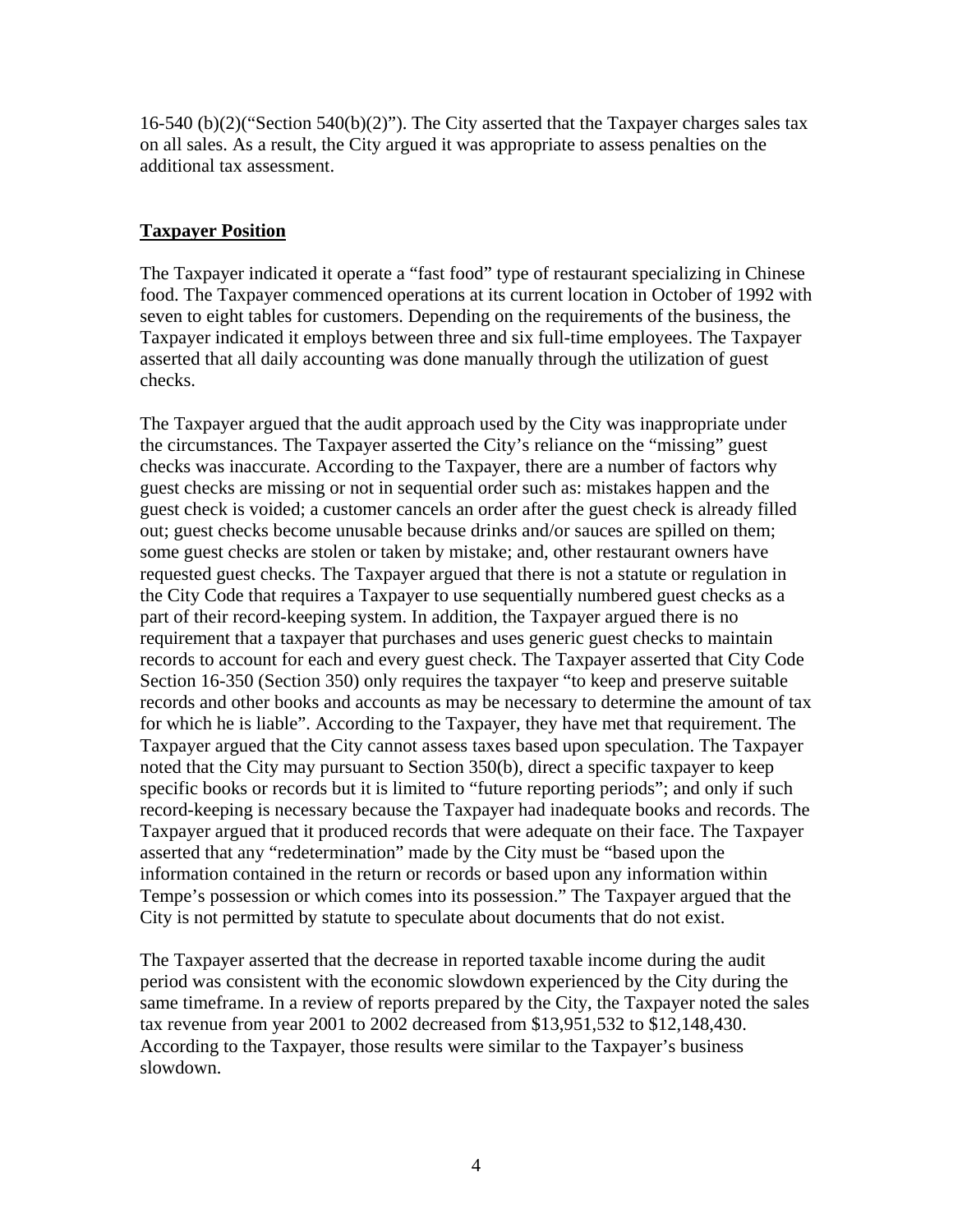According to the Taxpayer, the City grossly overstated the number of individuals who purchased meals. The Taxpayer indicated that the City's allowance of ten percent for missing guest checks is far below the actual number that was destroyed or lost during daily business. The Taxpayer asserted that 54.2 percent is an accurate percentage of guest checks that were destroyed.

The Taxpayer disputed the City's cost of food percentages of 21 to 28 percent as being too low. The Taxpayer indicated that it uses vegetables such as snow peas, which spoil quickly and are more expensive to purchase. The Taxpayers asserted the numbers it originally provided for the cost of food was correct.

The Taxpayer argued that the City improperly assessed use tax on food consumed by employees. According to the Taxpayer, the City assessment was distorted because of a reliance on the missing guest checks. In addition, the Taxpayer asserted that the City had utilized the retail value of the food as opposed to the actual cost of the food.

The Taxpayer argued that the statute of limitations ("SOL") should be limited to four years. The Taxpayer indicated that City Code Section 16-500 ("Section 500") limits the SOL to four years unless the City can prove the actual sales exceed those reported on the returns in excess of twenty-five percent. The Taxpayer asserted that since the returns as filed are substantially correct, the SOL provisions of Section 500 prohibit the City from attempting to assess beyond a four-year period.

Based on the above, the Taxpayer requested the use tax liability be corrected; the tax liability based upon the missing guest checks be corrected; and that the penalties and interest be abated in fall.

#### **ANALYSIS**

Section 350 requires a taxpayer "to keep and preserve suitable records and such books and accounts as may be necessary to determine the amount of tax." In this case, the Taxpayer failed to keep and preserve suitable records that would allow either the Taxpayer or the City to determine whether all the cash sales were being reported. As a result of the Taxpayer's failure to maintain or provide necessary books and records, the City was authorized pursuant to City Code Section 555 to use estimates. Section 545 requires those estimates to be made on a reasonable basis. In this case the City utilized the guest checks to estimate the Taxpayer's gross income. While there is no requirement in the City Code for the Taxpayer to maintain guest checks, we find this was the best available record to determine a reasonable estimate of gross income. If the Taxpayer had utilized the cash register to record all sales, that record would have been preferable. However, that was not done and we find the City utilized the best available records to determine their estimate. We find the Taxpayer did provide sufficient evidence to demonstrate that some of the guest checks were simply discarded for various reasons, however, there was not sufficient evidence for us to conclude that over 50 percent became unusable. We find the Taxpayer's explanation may have been plausible if the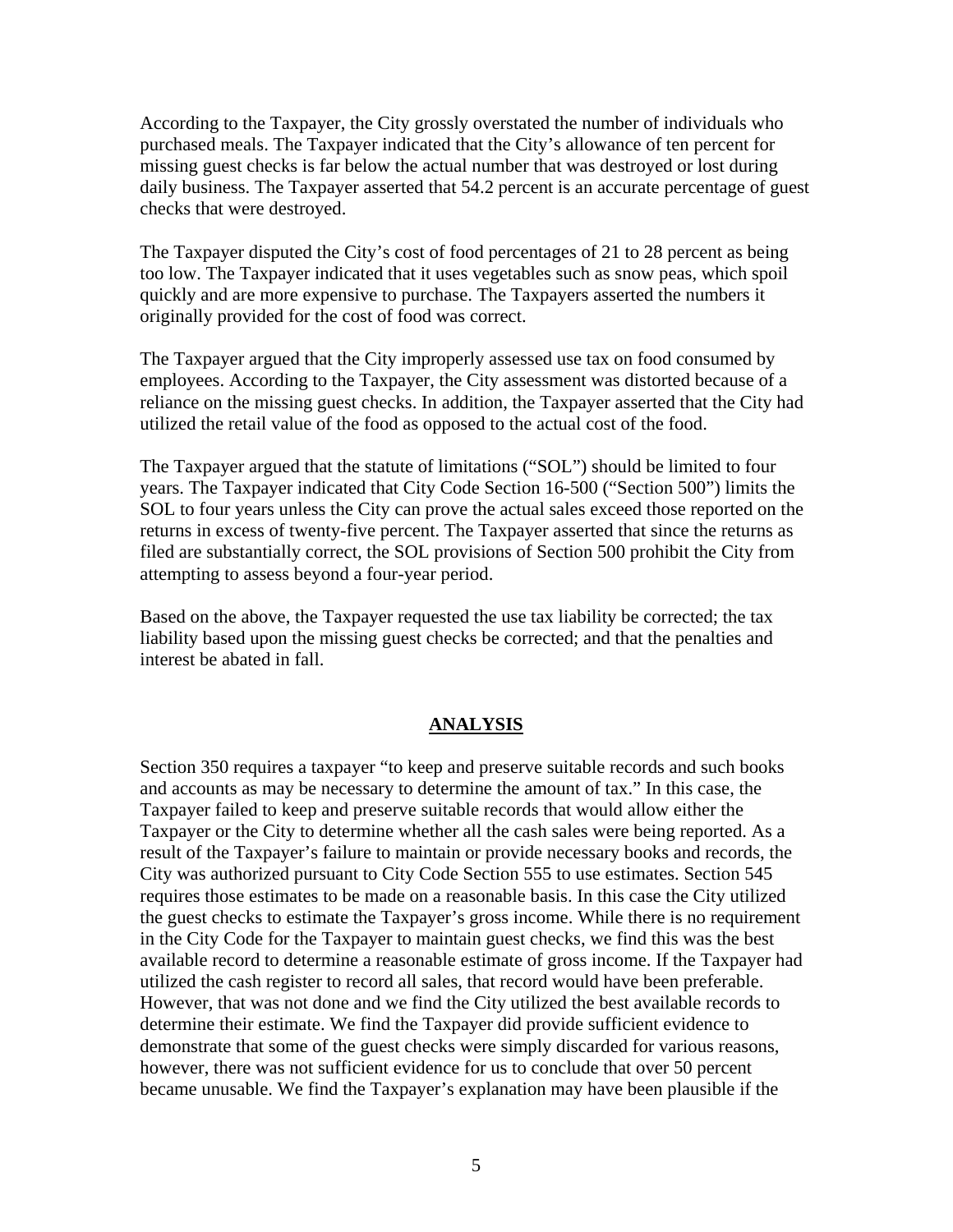City had included entire missing guest checks that may have been given to other companies. However, the City only included missing guest checks in which some of the checks were missing. We find the City's allowance of ten percent for lost or unusable checks was little more than speculation, however, we will approve the allowance since it benefits the Taxpayer. We also find it was proper for the City to reduce the estimated gross income to reflect average cash sales were lower then average credit sales. Based on all the above, we find the City's estimate to be reasonable.

While the Taxpayer's on-site observation could be utilized as an attentive basis of estimation, we do not find such a method would invalidate the City's estimate. We also note that the on-site observation was very limited as the observation only totaled approximately three hours. Section 545 makes it clear that when a taxpayer disputes a City estimate that the burden of proof is on the taxpayer to demonstrate that the City's estimate is not reasonable and correct. We do not find in this case that the Taxpayer has met that burden of proof.

We find the information the City obtained from ADLLC provides further support for the reasonableness of the City's estimate for gross income. However, it does not provide support for the City's cost of food utilized to determine the use tax in this case. To be consistent with the City's estimate of gross income, the City must revise its use tax assessment to reflect the cost of food based on the estimate of gross income.

We concur with the Taxpayer that the SOL is normally limited to four years. However, it is also clear in Section 550 that the City may extend the SOL to six years when the taxpayer fails to properly report taxable income in excess of 25 percent. Since we have found the City's estimate of gross income was reasonable, we have concluded the Taxpayer has failed to properly report taxable income in excess of 25 percent. Accordingly, the City was authorized pursuant to Section 550 to extend the SOL to six years.

Lastly, the City was authorized pursuant to Section 540(b) to assess a late payment penalty. Further, we do not find the Taxpayer has demonstrated reasonable cause to have the penalty waived.

### **FINDINGS OF FACT**

- 1. On March 16, 2005, the Taxpayer filed a protest of a tax assessment made by the City.
- 2. After review, the City concluded on March 22, 2005 that the protest was timely and in the proper form.
- 3. On April 4, 2005, the Hearing Officer granted the Taxpayer an extension until May 19, 2005, to correct the form.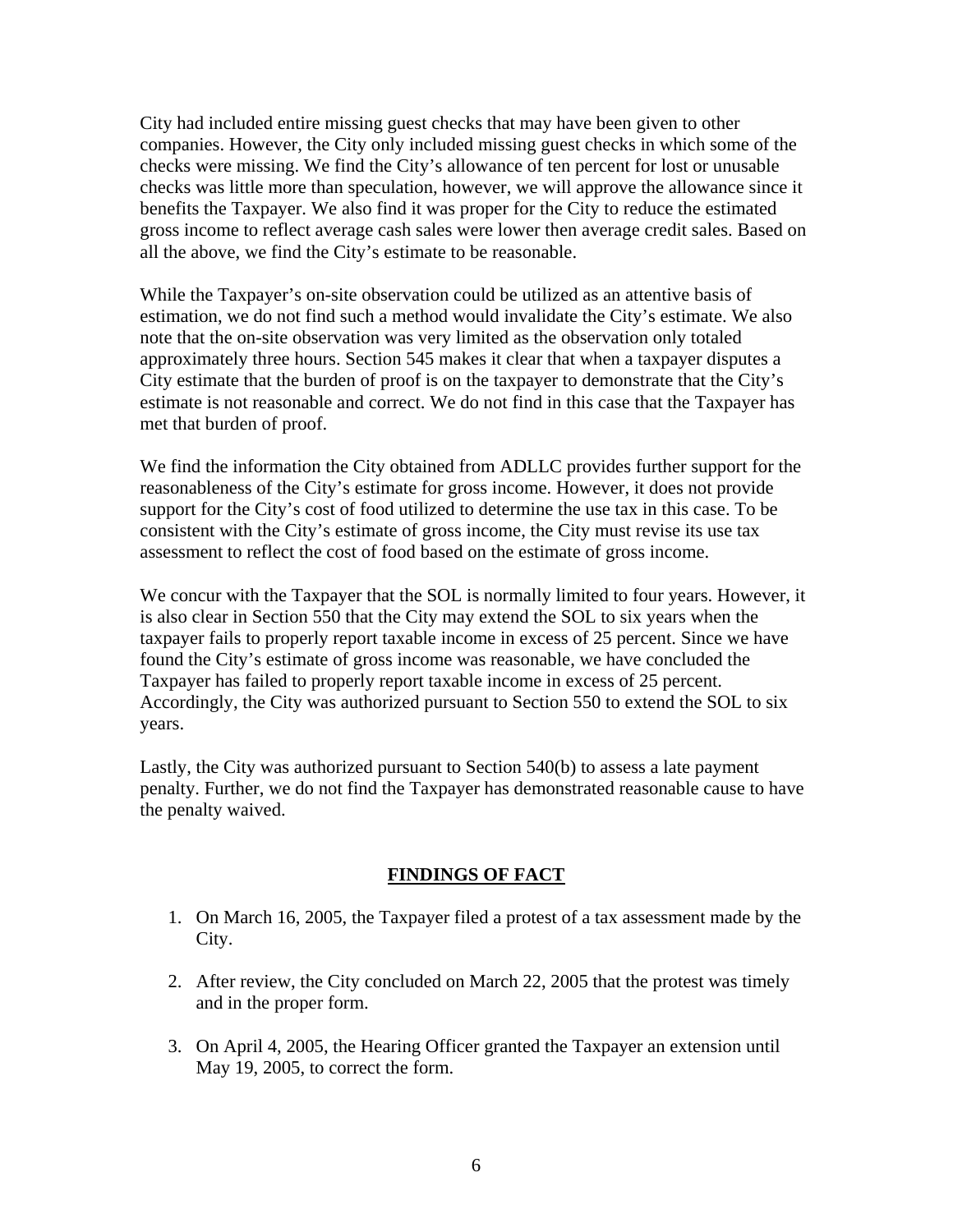- 4. On May 19, 205 the Taxpayer corrected the form of the protest.
- 5. On May 23, 2005, the Hearing Officer ordered the City to file any response to the protest on or before July 7, 2005.
- 6. On June 29, 2005, the City requested an extension to file a response.
- 7. On July 2, 2005, the Hearing Officer granted the City an extension until July 14, 2005, to file a response.
- 8. On July 13, 2005, the City filed a response to the protest.
- 9. On July 20, 2005, the Hearing Officer ordered the Taxpayer to file a reply on or before August 10, 2005.
- 10. The Taxpayer filed a reply on August 10, 2005.
- 11. On August 11, 2005, a Notice set the matter for hearing commencing on September 21, 2005.
- 12. Both parties appeared and presented evidence at the September 21, 2005 hearing.
- 13. On September 23, 2005, the Hearing Officer indicated the record was now closed and a written decision would be issued on or before November 7, 2005.
- 14. The Taxpayer operates a fast food type of Chinese restaurant in the City.
- 15. The restaurant is open seven days a week.
- 16. The City conducted an audit of the Taxpayer for the period April 1, 1998 through October 31, 2004.
- 17. As a result of the audit, the City assessed the Taxpayer for taxes due in the amount of \$23,863.77.
- 18. The City also assessed late payment penalties of \$2,386.38 plus interest.
- 19. The City made the decision to audit the Taxpayer after City personnel had visited the restaurant and observed that cash sales were entered as "No Sale" transactions on the cash register.
- 20. The Taxpayer's reporting history revealed a significant decrease in reported taxable income over time.
- 21. Although the restaurant has a cash register, cash sales are not recorded in the register.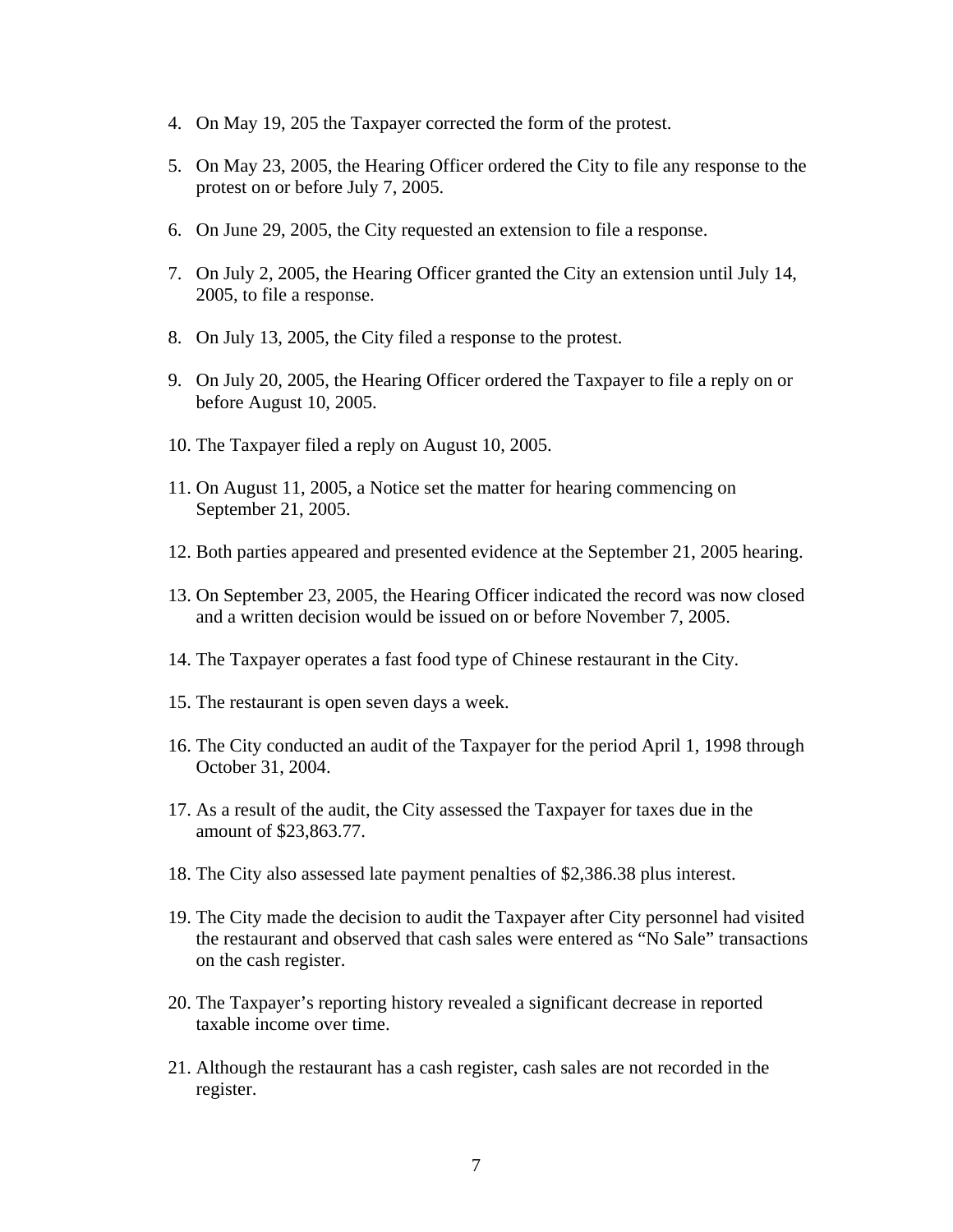- 22. There was no recognition in the Taxpayer's accounting records to purchases or expenses paid with cash.
- 23. During the audit period, the Taxpayer's food sales were manually recorded on pre-numbered guest checks by the order taker at the restaurant.
- 24. The pre-numbered guest checks were the source of the income totals reported on the Taxpayer's privilege tax returns.
- 25. The City proposed an audit approach that could verify that all guest checks were included in the Taxpayer's sales summaries.
- 26. The Taxpayer representative for the audit agreed to the City's audit approach.
- 27. The City determined that 5,820 out of a total population of 10,759 pre-numbered guest checks used during the sample months were not included in the Taxpayer's reported sales.
- 28. Based on a review of financial statements of the Taxpayer for calendar years 2002 and 2003, the City determined the Taxpayer's cost of food as a percentage of total sales averaged from 45 percent to 47.1 percent.
- 29. Based on information obtained from the ADLLC, the expected ranges for the cost of food for restaurants were as follows: fast food, 20% - 28%; sit-down restaurant, 24% - 31%; and, formal restaurant, 30% - 40%.
- 30. Prior to determining an error rate for guest checks, the City reduced the number of missing guest checks by ten percent as an allowance for lost or unusable checks.
- 31. The City applied an error rate of 98 percent to the reported revenues in each period of the audit.
- 32. The City reduced the estimated revenue amounts by 25 percent because the cash sales on guest checks provided were 25 percent less than credit card sales.
- 33. The City's estimate increased taxable revenues for the audit period by 73.5 percent.
- 34. As part of the audit process, the City had offered the Taxpayer the alternative of an on-site observation, which was refused by the Taxpayer.
- 35. During the audit period, food was consumed at the restaurant by employees of the Taxpayer.
- 36. The Taxpayer commenced operations at its current location in October of 1992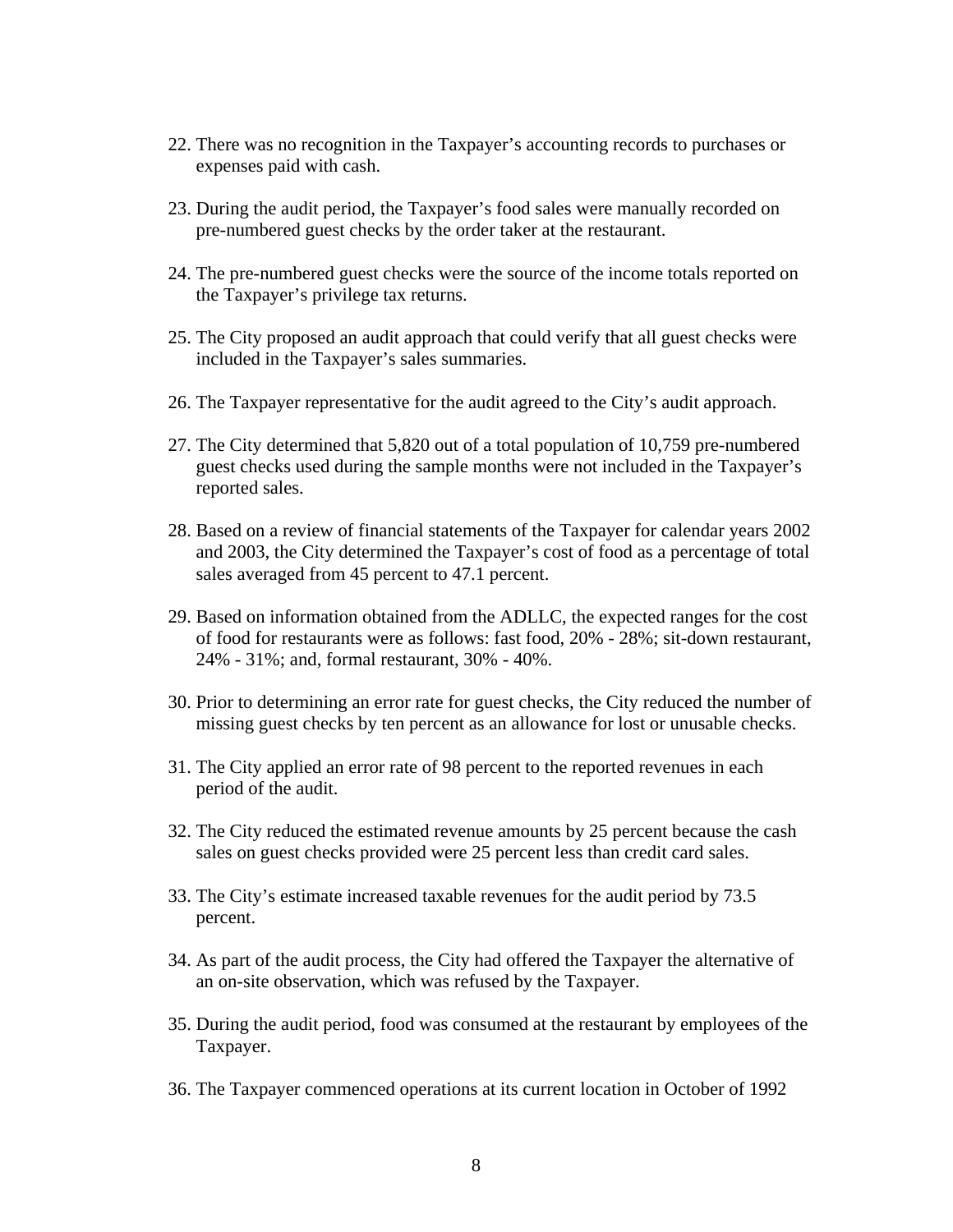with seven to eight tables for customers.

- 37. The Taxpayer employs between three and six full-time employees.
- 38. During the audit period, some of the guest checks had food or drinks spilled on them and had to be thrown away.

# **CONCLUSIONS OF LAW**

- 1. Pursuant to ARS Section 42-6056, the Municipal Tax Hearing Officer is to hear all reviews of petitions for hearing or redetermination under the Model City Tax Code.
- 2. Section 350 requires a taxpayer "to keep and preserve suitable records and such books and accounts as may be necessary to determine the amount of tax…".
- 3. The Taxpayer failed to keep and preserve suitable records that would allow either the Taxpayer or the City to determine whether all the cash sales were being reported.
- 4. The City was authorized pursuant to Section 555 to estimate the Taxpayer's taxable income.
- 5. The City's estimate in this case was reasonable pursuant to Section 545.
- 6. The Taxpayer failed to prove the City's estimate was not reasonable.
- 7. The City' use tax assessment was based on a cost of food that was not reasonable.
- 8. A six year SOL was proper since the Taxpayer underreported taxable income in excess of 25 percent.
- 9. The City was authorized pursuant to Section 540(b) to assess a penalty for late payments.
- 10. The Taxpayer failed to demonstrate reasonable cause to have the penalty waived

### **ORDER**

It is therefore ordered that the March 16, 2005 protest of *Taxpayer* Restaurant of a tax assessment made by the City of Tempe is hereby granted in part, and denied, in part, consistent with the Discussion, Findings, and Conclusions, herein.